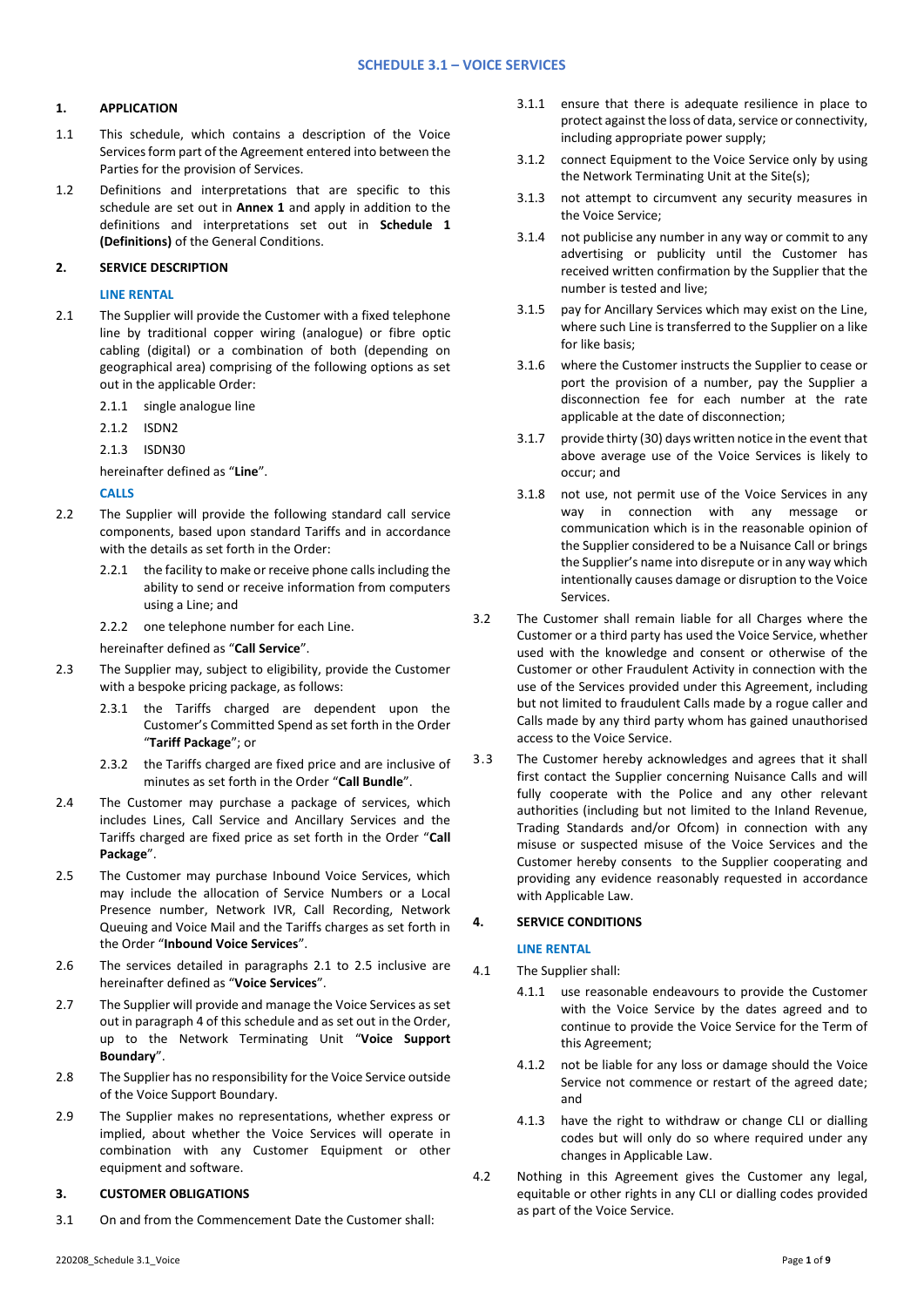4.3 The Voice Service shall terminate upon reaching the Network Terminating Unit.

**CALLS**

- 4.4 The Supplier may deliver all Calls using the most appropriate Network and any Calls that are routed by any means beyond the reasonable control of the Supplier shall remain the responsibility of the Customer, and the Supplier reserves the right to charge the Customer at the applicable rates at the time.
- 4.5 Charges shall be calculated by reference to any data recorded or logged by the Supplier and/or its Third-Party Supplier and not by any data recorded or logged by the Customer. The Supplier shall be entitled to estimate Charges in circumstances where the relevant data is not available to the Supplier in a timely manner and any estimated Charges shall be reconciled on a subsequent invoice.
- 4.6 The Supplier may occasionally monitor, and record Calls made to or by the Supplier relating to customer services and telemarketing calls made by the Supplier for the purposes of training and improving customer care services, including complaint handling. The Supplier, Third Party Supplier and/or other suppliers may also record Calls to Emergency Services.
- 4.7 The Customer specifically authorises the Supplier to send/resend CPS throughout the Term of this Agreement and hereby waivers the Supplier's obligation to notify the Customer of the same.
- 4.8 Where the Customer opts for certain Call Features on the Voice Service, the Customer acknowledges and agrees that such Call Features shall be chargeable at the Tariffs applicable at the time.
- 4.9 If in the reasonable opinion of the Supplier, the Customer's call profile is indicative of Fraudulent Activity, the Supplier shall reserve the right to suspend the Voice Services immediately, without notice to the Customer in accordance with clause 7.1.4 of the General Conditions.

**CALL FEATURES**

- 4.10 The Customer may opt for additional call features relating to any Line that the Customer has, which include but are not limited to the following options:
	- 4.10.1 Call Diversion (diverts Calls to any number)
	- 4.10.2 Call Waiting (alerts to another Call when already on a Call);
	- 4.10.3 Ring Back (Call to notify when an engaged number is free);
	- 4.10.4 Call Baring (control over what type of Calls can be made);

further options are set forth in the Tariffs and such additional call features will be chargeable in accordance with the same ("**Call Features**").

#### **NUMBER PORTING**

- 4.11 The Customer may:
	- 4.11.1 prior to the Commencement Date port number(s) to the Supplier; and
	- 4.11.2 upon expiry or termination port number(s) from the Supplier to another supplier with whom the Supplier has a relevant porting agreement

hereinafter defined as "**Number Porting**".

- 4.12 Where the Customer wishes to port number(s) to the Supplier, the Customer shall:
	- 4.12.1 provide full and accurate details of the number(s) to be ported; and
- 4.12.2 be responsibility for reaching any commercial agreement with the suppliers of the services to which those number(s) apply, including terminating those services and the payment of any associated Termination Charges
- 4.13 the Customer will be provided a Port Date by the Supplier once the Supplier has all the details in paragraph 4.12.
- 4.14 The Customer accepts all charges and fees associated with Number Porting including submissions, rejections, resubmissions and export. Charges are as per the Supplier's current Tariffs.

**INBOUND VOICE SERVICES**

- 4.15 The Supplier shall allocate to the Customer (if applicable) a Service Number or a Local Presence number or take over responsibility for a number which has been ported to the Supplier in accordance with paragraphs 4.11 to 4.14 above, through which the Supplier shall deliver Calls as part of the Voice Services.
- 4.16 Where the Customer has not:
	- 4.16.1 Initiated Use of a Service Number within six (6) months of the Commencement Date; or
	- 4.16.2 achieved the Agreed Usage Level for a Service Number,

the Supplier may recall such Service Number from the Customer and the Supplier shall be entitled to use such Service Number for third parties.

- 4.17 The Supplier cannot guarantee that Voice Services can be provided to a specific Service Number where such Service Number:
	- 4.17.1 has been transferred from another Third-Party Supplier; or
	- 4.17.2 where there are national code or number changes

and the Supplier shall not be liable for any loss or damage the Customer may incur due to the inability of the Customer to receive an inbound Call to such Service Number.

- 4.18 The Supplier shall be entitled from time to time, for reasons connected with:
	- 4.18.1 any numbering scheme imposed upon the Supplier by Ofcom or any other appropriate body or;
	- 4.18.2 any other operational, commercial or technical reasons to change, modify or substitute a Service Number

add or subtract digits thereto or there from respectively, or introduce such additional codes as are required.

- 4.19 The Supplier shall provide the Customer with as much notice as is reasonably practicable in respect of any changes referred to in paragraph 4.18.
- 4.20 The Customer acknowledges that the Supplier may bar access to a certain Service Number if the Customer is or the Supplier suspects that the Customer is in breach of this Agreement or for any commercial or regulatory reasons.
- 4.21 Where the Network IVR Service requires an out-dial from the caller's choice from the given menu, this out-dial can only be made to a geographic public services telephone number originating from England, Scotland, Wales or Northern Ireland, not to a Service Number.
- 4.22 The Customer shall:
	- 4.22.1 immediately notify the Supplier and provide reasonable assistance where the Customer has any reason to suspect that Artificially Inflated Traffic is being generated on any of the Service Numbers or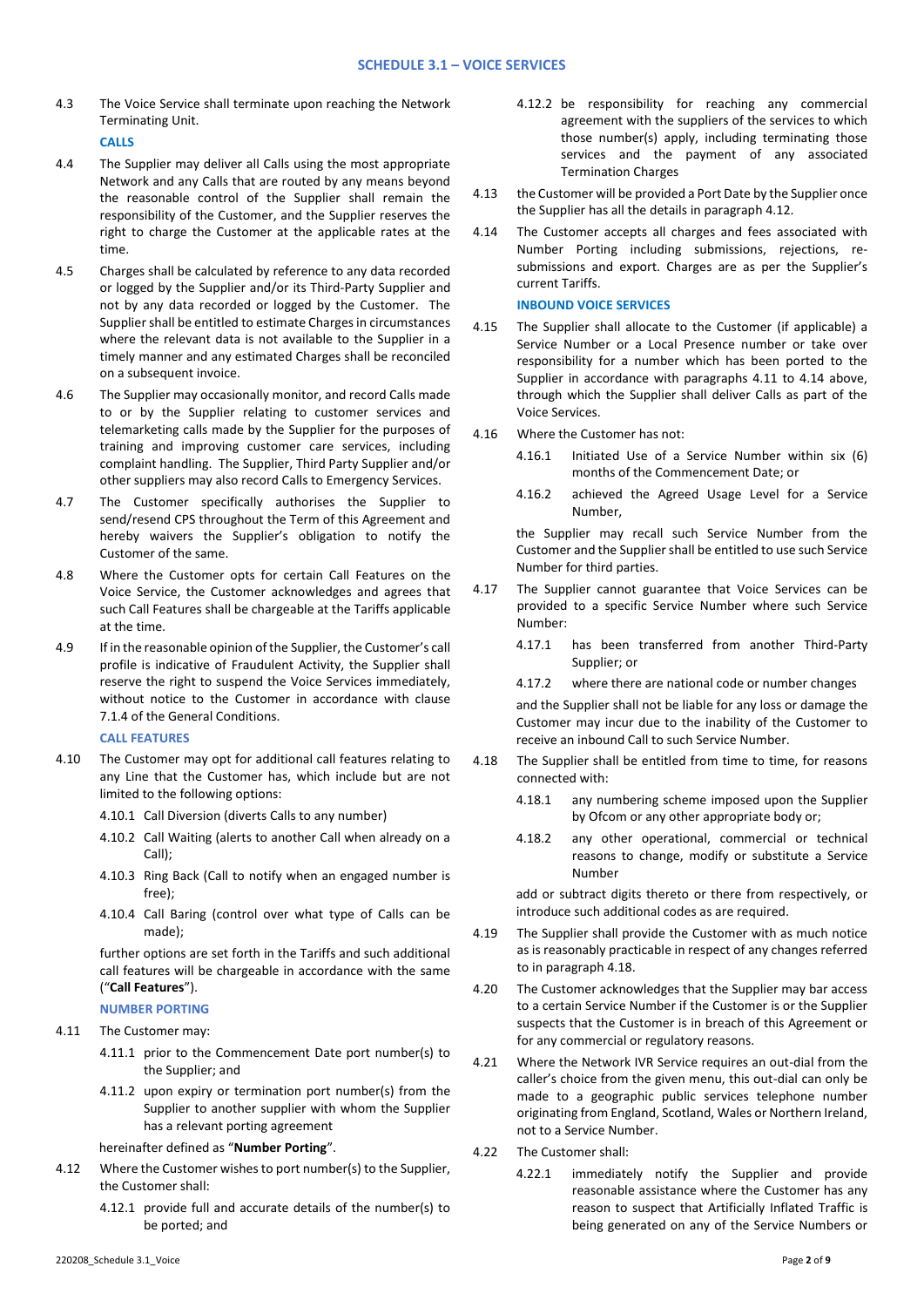that the Voice Services are being used in any way which breaches the Phonepay Plus code of practice;

- 4.22.2 inform the Supplier in writing, in relation to each Service Number provided, whether the Service Number is being used for a service which is a compliant Public Available Telephone Service ("**PATS**"). Service Numbers used for a service which is not PATS compliant cannot be ported onto the Network;
- 4.22.3 inform the Supplier of any change in the use of Service Numbers during the term of this Agreement;
- 4.22.4 and will procure that any and all use of the Inbound Voice Services shall be in compliance with any Code of Practice published by Phonepay Plus and Ofcom, including but not limited to any adjudications made by Phonepay Plus;
- 4.22.5 fully complete, return and keep updated any information requested by the Supplier and/or any Third-Party Supplier in order to comply with the Phonepay Plus Code of Practice and all due diligence requirements; and
- 4.22.6 warrant and undertake to register and maintain registration with Phonepay Plus where the Customer procures Voice Services which are regulated by the Phonepay Plus Code of Practice.
- 4.23 The Customer shall not and will ensure that any User does not misuse the Network in any way and will use all reasonable endeavours to ensure that the number of Calls made to the Service Numbers do not significantly exceed the Customer's capability to answer such Calls or cause congestion (as reasonably determined by the Supplier) and in particular, the Customer shall give the Supplier at least ten (10) Working Days of any intention to advertise in the media or otherwise publicise the Service Numbers.
- 4.24 Where the Supplier notifies the Customer of any congestion or misuse, then the Customer shall immediately take all reasonable steps (which shall include, but not be limited to, arranging additional network capacity, adjusting promotional activities or using a call bureau for the relevant period) to prevent such congestion and/or misuse continuing.
- 4.25 The Customer shall not acquire any title to, Intellectual Property Rights in, goodwill in or any other proprietary right or interest in any Service Number (or alpha-numeric equivalent) issued by the Supplier in connection with the Voice Services and shall not (either alone or acting with others) attempt to register any such Service Number (or alpha-numeric equivalent) as a trade mark, service mark or other similar right anywhere in the world.
- 4.26 In the event that the Supplier is unable to contact the Customer to notify of any congestion or misuse in accordance with paragraph 4.23 and the Customer does not promptly prevent further congestion or misuse to the Network, then the Supplier shall be entitled to take all reasonable steps to protect the Network, including suspension of the Voice Services or any part thereof until satisfied that such congestion or misuse will not re-occur.
- 4.27 The Supplier shall only be able to supply the Customer with numbers commencing '030' (or any additional number ranges Ofcom allocated for similar use) if the Customer is a public body or 'not for profit' organisation (pursuant to Ofcom's guidance). On the Supplier's reasonable request, the Customer will provide the Supplier with any information required in order to verify the Customer's status as such an organisation. In the event the Customer loses such status, the

Supplier will terminate provision of the '030' numbers (or similar number ranges) the Customer.

4.28 Where the Customer takes a Queue and Transfer Service it shall ensure that it will not change the Hold Music and the Customer shall indemnify and keep the Supplier indemnified against any costs (including without limitation, and legal costs or disbursements on an indemnity basis) losses, damages or liability the Supplier may incur due to the Customer failing to comply with its obligations under this paragraph 4.28.

# **CALL RECORDING/DATA STORAGE**

- 4.29 The Inbound Voice Services are intended to be supplied to customers within the UK. The Customer accepts that the Supplier may not be able to supply certain elements of the Inbound Voice Services to the Customer outside of the UK and that the Supplier has a right to terminate the Inbound Voice Services in whole or in part at its sole discretion. In order to assist the Supplier and/or its third-party licensors in determining whether the Supplier can provide the Inbound Voice Services to the Customer, the Customer agrees that the Supplier may provide certain information about the Customer to the Supplier's third party licensors.
- 4.30 If at any time during the Term of this Agreement, it comes to the attention of the Supplier that the Customer is using the Inbound Voice Services from outside of the UK, the Supplier reserves the right to terminate the Inbound Voice Services (in whole or part) immediately without any penalty to the Customer.
- 4.31 Calls that pass through any other portal or contact platform are stored for a period of six (6) months in order that they can be searched for, located and listened to via any portal or contact platform.

### **ANCILLARY SERVICES**

- 4.32 The Supplier, through its Third Party Supplier, shall provide the Customer's details for directory enquiries and basic directory listings for phone book entries without charge to the Customer "**Directory Listing**". Additional or enhanced entries requested by the Customer shall be chargeable.
- 4.33 The Customer is responsible for verification that such details are and remain correct and other than where the Supplier is negligent, the Supplier shall not be liable for any errors or omissions in such phone book entries.
- 4.34 Where the Customer requests cancellation of a Directory Listing, the Customer shall remain liable for the relevant charges until the next publication of the phone book, when the Directory Listing will be deemed to be removed.
- 4.35 The Customer shall provide the Supplier with details of all Ancillary Services that it wishes to receive relating to any telephone number that the Customer wishes to use, such Ancillary Services shall be subject to additional charges as per the Supplier's current Tariffs.
- 4.36 Where Call Recording is provided as part of the Voice Services, the Customer shall comply with all legal requirements when using Call Recording and agrees that the Supplier shall have no liability for any costs or claims which may be incurred where the Customer is not compliant, whether or not the Customer is aware of the legal requirements.

### **FRAUD MONITOR**

4.37 Where Fraud Monitor is provided, paragraphs 4.37 to 4.46 shall apply. The provision of Fraud Monitor is dependent upon the Supplier providing the Customer with both the Line and Call Service to which it relates. If for any reason the Supplier ceases to provide such Line and/or Call Service the Fraud Monitor service shall terminate with immediate effect and the Supplier shall have no liability to the Customer in respect of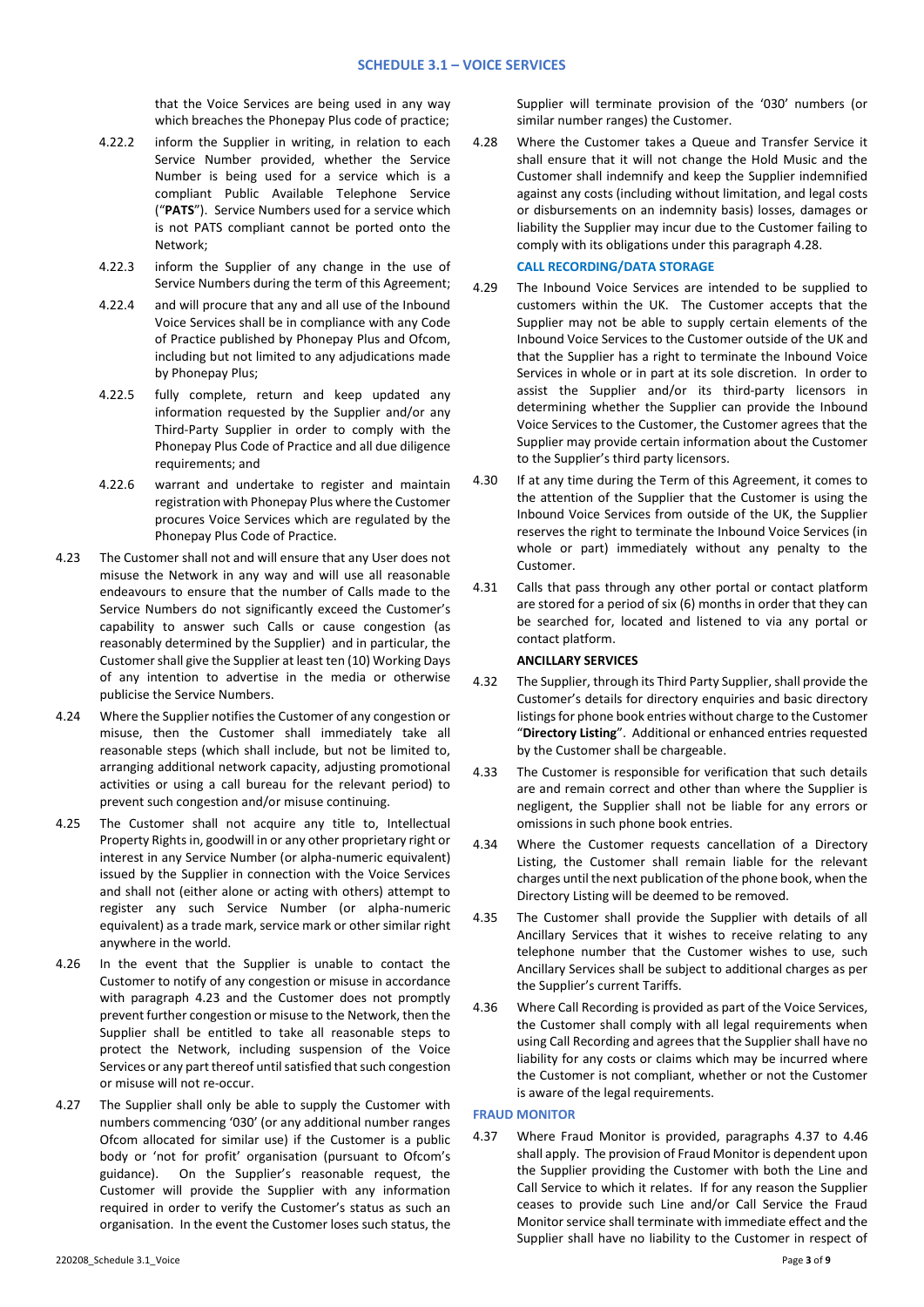such termination and no longer providing Fraud Monitor. Where Fraud Monitor is terminated in this way, the Customer shall not be entitled to any refund of any monthly Charges paid.

- 4.38 Fraud Monitor shall only apply to the Lines specified as benefiting from the Fraud Monitor as stated in the Order or as otherwise agreed in writing by the Supplier.
- 4.39 Fraud Monitor is provided solely for the Customer's use and the Customer may not resell or attempt to re-sell Fraud Monitor.
- 4.40 Unless otherwise stated in the Order, the monthly Charges for Fraud Monitor are as per the Supplier's applicable Tariffs.
- 4.41 For one (1) Fraud Incident in any Calendar Year, the Customer shall not be liable to pay the first £200 of call Charges where such call Charges arise from a proven Fraud Incident and provided such call Charges did not arise due to an act or omission of the Customer or breach of the terms of this Schedule 3.1 or the General Conditions by the Customer.
- 4.42 Except as stated in paragraph 4.41 above, in all other circumstances the Customer shall be liable for all Charges arising from Fraudulent Activity pursuant to paragraph 3.2 of this Schedule 3.1 and the Charges shall be payable in accordance with this Schedule 3.1 and the General Conditions.
- 4.43 The Supplier has the right to suspend provision of the Line and Calls Service in accordance with paragraph 4.9 of this Schedule 3.1 whether or not the Fraud Monitor is provided in relation to the Line and Calls Service. Unless expressly stated in paragraphs 4.37 to 4.46, the rights and obligations of the Supplier and Customer as detailed in this Schedule 3.1 and the General Conditions remain applicable to Services which have the benefit of Fraud Monitor.
- 4.44 The Customer shall provide the Supplier with an up-to-date point of contact with 24x7 availability who the Supplier shall notify by email of suspected Fraudulent Activity or of any suspension of the Line and Calls Service. In the event, the Customer has not provided an email address for notification as anticipated by this paragraph, the Supplier will endeavour to notify the Customer using any other contact information which it has on record. The Customer shall immediately reply to any notification of suspected Fraudulent Activity.
- 4.45 The Supplier will only reactivate any suspended Services when the Customer has satisfied the Supplier (at its sole discretion) that the reason for suspension has been resolved and the services are unlikely to be a material immediate risk of Fraudulent Activity.
- 4.46 The provision of Fraud Monitor is not a fraud prevention system and does not prevent unauthorised access to the Service(s) or the Equipment and the Customer shall be responsible for obtaining professional security advice with regards to the Service(s) and/or the Equipment. The Supplier makes no representation that Fraud Monitor will be error-free or will detect, limit, or prevent fraudulent usage of the Services. The Supplier disclaims any warranty of any kind, expressed or implied, including, but not limited to, warranties of fitness for a particular purpose, merchantability, or satisfactory quality, with regard to the nature, quality and accuracy or validity of Fraud Monitor. In particular (without limitation), the Supplier accepts no liability for any delays in suspending or reactivating any Service which are beyond its reasonable control (including, without limitation, delays by third party suppliers or carriers in activating or removing barring orders).

#### **SERVICE FAULTS**

- 4.47 The Supplier shall provide and manage the Voice Services in accordance with **Schedule 4.1 (Fault Management Connectivity)**, which sets out the Supplier's notification procedure for Service Faults together with its Service Fault Targets.
- 4.48 Service Levels specific to the Voice Services and in addition to those set forth in paragraph 4.47 above (if any) shall be set forth in paragraph 7 below and where there is a conflict between **Schedule 4.1 (Fault Management Connectivity)** and paragraph 7, the latter shall prevail.

# **5. CHARGES AND PAYMENT**

- 5.1 This paragraph 5 is supplemental to clause 6 of the General Conditions and in the event of express conflict, this paragraph 5 shall take precedence. The Supplier shall invoice the Customer for the Charges for the Voice Services as set out in paragraph [5.2](#page-3-0) in the amounts specified in any Order and as varied pursuant to the Agreement.
- <span id="page-3-0"></span>5.2 Unless stated otherwise in an applicable Order, the Supplier shall invoice the Customer monthly (depending on billing frequency) for:
	- 5.2.1 Installation Charges, on or after the Commencement Date for any work carried out;
	- 5.2.2 Recurring Charges, except Usage Charges;
	- 5.2.3 Usage Charges calculated at the then current Tariffs;
	- 5.2.4 any Charges for Hardware, which shall apply from the date of delivery of such Hardware;
	- 5.2.5 any Termination Charges upon termination of the Voice Service

For any period where the Voice Service is provided for less than a month, the Recurring Charges will be calculated on a daily basis.

- 5.3 For the avoidance of doubt, Usage Charges shall be invoiced to the nearest pence per second, unless otherwise stated in the Order. All Calls are subject to a pence per minute Tariff, Committed Spend and a connection fee and Calls shall be invoiced to 2 decimal places, unless otherwise stated in the Order or applicable Tariff.
- 5.4 The Supplier reserves the right to apply a price increase to the Charges each calendar year except where the Supplier has agreed otherwise with the Customer in writing. The Supplier will notify the Customer when the price increase applies for each Service by email, on the Customer's invoice, the Chess Customer Portal and/or on its website [www.chessICT.co.uk.](http://www.chessict.co.uk/) The increase will be rounded to the nearest whole pence and calculated by multiplying the existing Charges by a percentage comprised of i) the Retail Price Index ("**RPI**") rate figure published by the Office of National Statistics in January of that year (ignoring any negative figures), plus ii) 3.9%. If the RPI figure is negative in the year the Supplier will only increase charges by 3.9%. This paragraph 5.4 is without prejudice to clause 6.10 of the General Conditions and as such it shall not be deemed superseded.

#### **AGREED USAGE CHARGE/LEVEL**

5.5 The Customer must use enough minutes to reach the Agreed Usage Charge (if any). In any event if the Customer does not achieve the Agreed Usage Charge, the Supplier shall send the Customer a notice setting out the further Charges payable due to the failure to achieve such Agreed Usage Charges ("**Top Up Usage Charge**"). The Top Up Usage Charge will be calculated by deducting the amount paid by the Customer in the relevant month from the Agreed Usage Charge per month. The Customer shall pay the Supplier the Top Up Usage Charge. The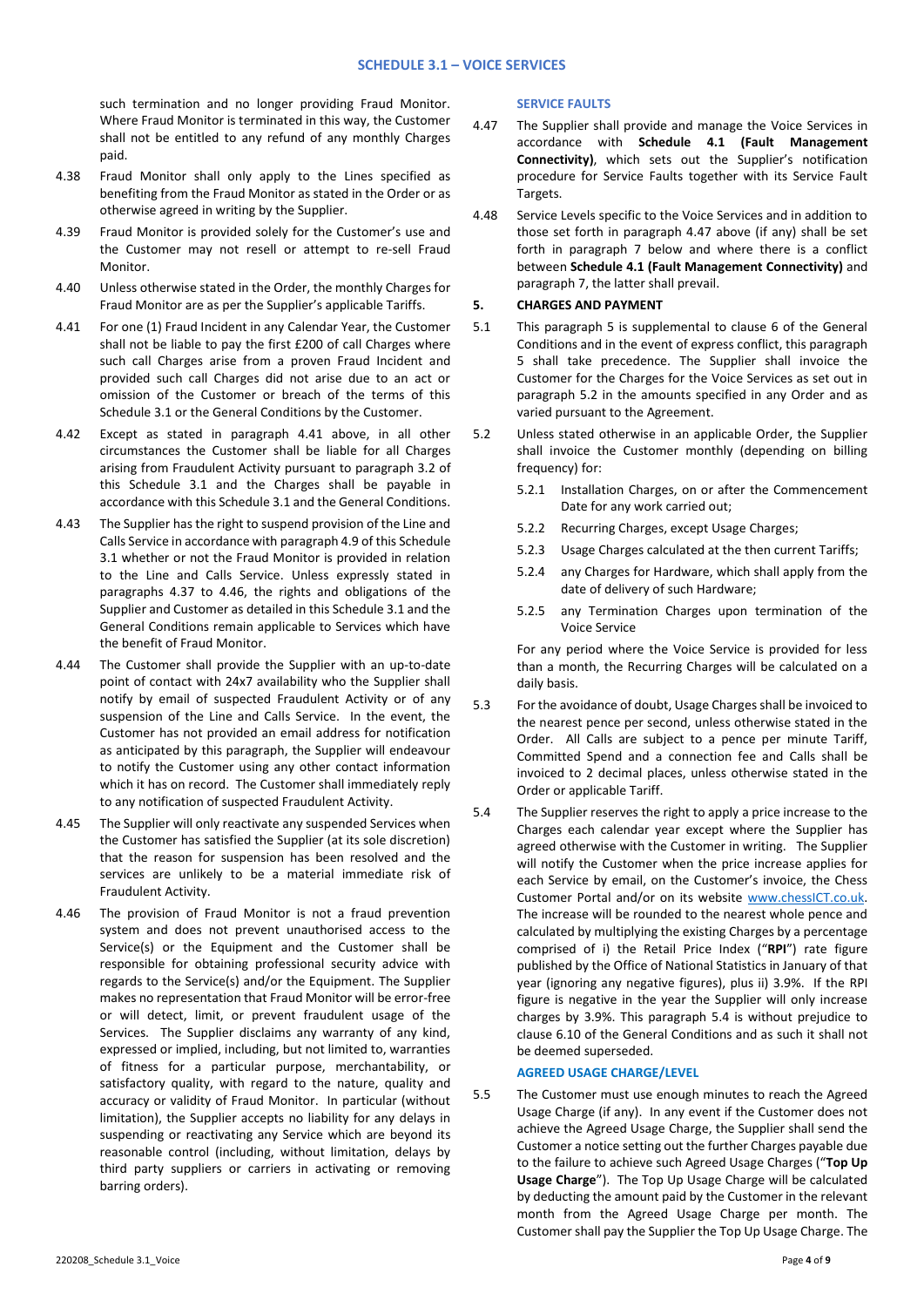### **SCHEDULE 3.1 – VOICE SERVICES**

Agreed Usage Charge is the minimum monthly charge which will be paid to the Supplier during the Term of this Agreement.

- 5.6 Where there are Outpayments, the Customer must use enough minutes per month to reach the Agreed Usage Level (if any). If the Customer does not achieve such Agreed Usage Level, the Supplier shall send the Customer a notice proposing a new Agreed Revenue Share rate. The Customer acknowledges that the Supplier has calculated the Agreed Revenue Share on the basis that the Agreed Usage Levels would be met and therefore the Customer accordingly agrees that it is reasonable for the Supplier to change the Agreed Revenue Share in the event that the Customer does not meet the Agreed Usage Level.
- 5.7 Where the Customer has not met the Committed Spend agreed as part of the Tariff Package, the Supplier reserves the right, at its sole discretion to charge the Customer the difference between the actual spend and the Committed Spend.
- 5.8 The Supplier may also invoice for the following Charges in addition to those set out in the Order;
	- 5.8.1 investigating a Service Fault where no Service Fault is found or is caused by something which the Supplier is not responsible for under this Agreement;
	- 5.8.2 commissioning the Voice Service outside of Normal Working Hours;
	- 5.8.3 restoring the Voice Service if the Voice Service has been suspended in accordance with clause 7 of the General Conditions;
	- 5.8.4 cancelling Voice Service in accordance with clause 8 of the General Conditions
	- 5.8.5 any other charges set out in the Order or the Tariffs or as otherwise agreed; and including but not limited to charges for (i) providing paper invoices, (ii) late payment fees (iii) dishonoured payments and (iv) payment processing fees.

## **OUTPAYMENTS**

- 5.9 In the event that any Third Party Supplier increases its charges or varies the agreed revenue share under its interconnection agreement with the Supplier, causing an increase in the cost to the Supplier in providing the Inbound Voice Services, the Supplier may at any time pass such increases in charges or variation in Agreed Revenue Share to the Customer on thirty (30) days' notice.
- 5.10 Subject to a variation in accordance with paragraph 5.9 above (and except under paragraphs 5.6, 5.7 and 5.10) not taking effect prior to the end of the Initial Term (if any) the Supplier shall be entitled to change the Charges and/or Agreed Revenue Share. Such variation will be effective thirty (30) days after the Supplier provides the Customer with written notice.
- 5.11 Where the Customer takes a new Service Number (including but not limited to new call destinations) the Customer may use those Inbound Voice Services subject to the payment of the relevant charges (where applicable) or confirmation of the relevant Outpayment rate.
- 5.12 Where there are Outpayments for Special Services, PRS numbers or DQ Codes, the Supplier will provide the Customer with an invoice in respect of the previous months usage of the Service Numbers within ten (10) Working Days of the end of that month and will make the appropriate Outpayment of the Agreed Revenue Share to the Customer on the third Monday of the following month, provided that the Supplier has received confirmation from the Third Party Supplier that no amounts have been withheld due to suspected Artificially Inflated Traffic or suspected Fraudulent Activity.
- 5.13 Where there are Outpayments for PRS numbers, the Supplier shall provide the Customer with an invoice in respect of the usage of the Service Numbers once for each Outpayment Period within ten (10) Working Days at the end of that Outpayment Period and will make the appropriate Outpayment of the Agreed Revenue Share to the Customer on the Outpayment Date, provided that the Supplier has received confirmation from the Third Party Supplier that no amounts have been withheld due to suspected Artificially Inflated Traffic or suspected Fraudulent Activity.
- 5.14 The Supplier reserves the right to alter the accounting date from time to time by giving the Customer no less than fourteen (14) days written notice.
- 5.15 The Supplier shall be entitled to withhold any Outpayment due to the Customer in accordance with paragraphs 5.13 and 5.14 in the event that any connected payments due to the Supplier are withheld by any Third Party Supplier in accordance with the terms of the Supplier's interconnection agreement. The Supplier shall not be obliged to make such Outpayment to the Customer unless and until the Supplier has recovered the monies from the relevant Third Party Supplier (or other third party as the case may be) and the Supplier is satisfied that there has been no Artificially Inflated Traffic.
- 5.16 Where there are Pence per Call Numbers, the Customer shall pay the Supplier the relevant Charges after the first sixty (60) seconds of any Call. For the avoidance of doubt where there are Pence per Call Numbers there will only be Outpayments for the first sixty (60) seconds of the Call.
- 5.17 If the Customer takes a DC Code as part of the Inbound Voice Services, the Supplier may charge a Connection Fee for each DC Code. The Supplier shall refund the Connection Fee in the form of a credit once the Customer is generating traffic to that DQ Code.

## **6. TERMINATION**

- 6.1 This paragraph 6 is supplemental to clause 2 and 8 of the General Conditions and in the event this paragraph 6 conflicts with clause 2 and 8 of the General Conditions, this paragraph shall take precedence.
- 6.2 Where a Customer is a Microenterprise or Small Enterprise Customer or a Non-for-Profit Customer, upon expiry of the Minimum Term, the Minimum Term will not automatically renew pursuant to clause 2.1 of the General Conditions, the Agreement shall continue until terminated by the Customer giving at least thirty (30) days' notice to the Supplier to terminate the Agreement. Use of the Voice Services following expiry of the Minimum Term will be subject to the Supplier's standard published Tariffs.
- 6.3 Where a Customer is a Microenterprise or Small Enterprise Customer or Non-for-Profit Customer, they shall have the additional right to terminate the Agreement in the following circumstances:
	- 6.3.1 by giving the Supplier written notice within 30 days of the date the notice from the Supplier of proposed amendments to the Charges and/or the Agreement pursuant to clause 6.10 and/or clause 16.1 of the General Conditions is received and where such changes are likely to cause material detriment to the Customer; or
	- 6.3.2 within the Transfer Period.

For the avoidance of doubt the Customer shall not have a right to terminate the Agreement pursuant to paragraph 6.3.1 where the Supplier varies the Charges in accordance with paragraph 5.4.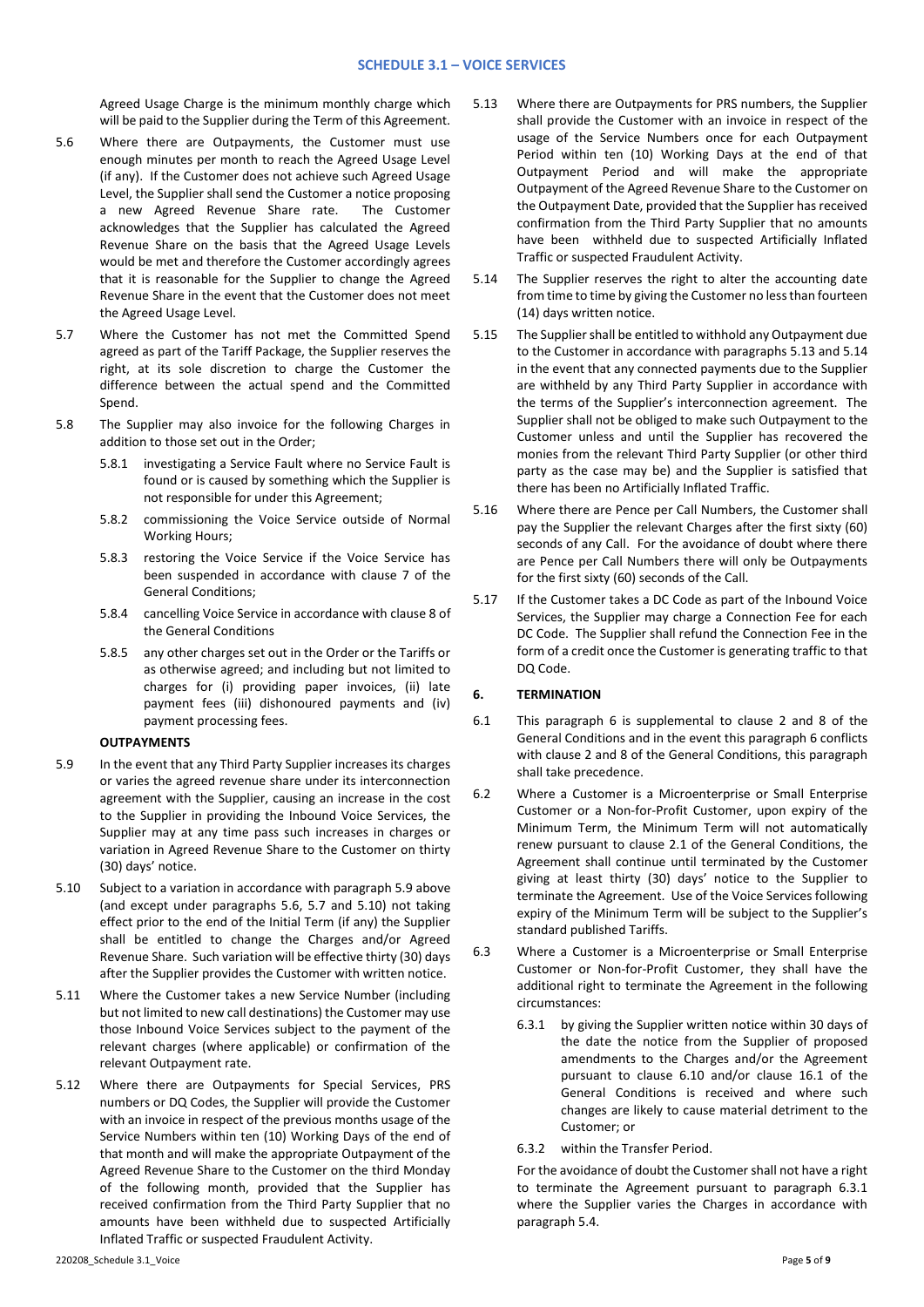- 6.4 Where the Supplier provides notice of proposed amendments to the Charges and/or the Agreement pursuant to clause 6.10 and/or 16.1 of the General Conditions and the Customer does not provide notice to terminate within 30 days in accordance with paragraph 6.3.1, the Customer shall be deemed to have waived its right to terminate pursuant to paragraph 6.3.1. The Customers continued use of the Services shall be deemed acceptance of such changes.
- 6.5 If a Customer terminates the Agreement pursuant to paragraph 6.2 or 6.3 above, the Customer shall not be liable for any Termination Charges.
- 6.6 Notwithstanding paragraph 6.3, the Customer shall be liable to pay Termination Charges to the Supplier in accordance with clause 8.7 of the General Conditions, where the Agreement is terminated within the Minimum Term or any Successive Term.
- 6.7 The Supplier may terminate the Inbound Voice Services where the Customer is not able to procure the necessary consents (including without limitation any consents necessary from Phonepay Plus) to provide the Inbound Voice Services within three (3) months from the Commencement Date by giving the Customer written notice and without any liability. Where the Supplier has commenced work the Supplier may request the Customer to refund the cost of all such work (including without limitation, staff costs and equipment costs).

# **7. SERVICE CARE LEVELS**

- 7.1 This paragraph 7 shall only be applicable when a Customer has purchased one of the Service Care Levels as specified in the Order and further detailed in paragraph 7.3 below. If purchased, the Service Fault Targets set forth in **Schedule 4.1 (Fault Management Connectivity)** shall be superseded by this paragraph 7.1**.**
- 7.2 The Supplier shall use reasonable endeavours to ensure that response time to the Customer's notification of a Service Fault as defined in **Schedule 4.1 (Fault Management Connectivity)** shall be no more than one (1) hour, during Normal Working Hours and calculated from receipt of notification of a Service Fault by the Supplier.
- 7.3 The Supplier shall use reasonable endeavours to Resolve a Service Fault in accordance with the Service Care Level the Customer has purchased from the following options:

| BТ           | <b>Resolution Target1</b>                                                                   |
|--------------|---------------------------------------------------------------------------------------------|
| Care Level 1 | Clear by end of next Working Day $+1$                                                       |
| Care Level 2 | Clear by end of next Working Day                                                            |
| Care Level 3 | Logged by 13:00 hours, same day<br>resolution, after 13:00 hours next<br><b>Working Day</b> |
| Care Level 4 | 6 hour Resolution                                                                           |

| TTB                  | <b>Resolution Target1</b> |
|----------------------|---------------------------|
| <b>Standard Care</b> | 48 (clock hours)          |
| <b>Enhanced Care</b> | clock hours)<br>24        |

*1. calculated from the first response by the Supplier*

- 7.4 The Customer may upgrade its Service Care Level at an additional charge as set out in the Supplier's current Tariffs.
- 7.5 Where the Supplier fails to meet the applicable Service Care Level, the Customer may, subject to **Schedule 4.1 (Fault Management Connectivity)**, make a one-off claim for a Service Credit.
- 7.6 The Supplier's liability under this paragraph to pay Service Credits to the Customer shall be the maximum liability of the

Supplier and the Customer's sole financial remedy for failure to meet Service Care Levels.

### **8. LINE ASSURANCE**

- 8.1 Where specified in the Order, the Supplier shall provide the Customer with Line Assurance as detailed in this paragraph 8. Line Assurance shall only apply to the Lines as stated in the Order or as otherwise agreed by the Supplier.
- 8.2 Unless otherwise stated in the Order, the monthly Charges for Line Assurance are as stated in the Supplier's applicable Tariffs.

### **FAULT MANAGEMENT**

- 8.3 Chess will provide for Fault Management for one (1) Service Fault per calendar year which falls outside the Voice Support Boundary and in such circumstances the Customer shall not be liable for any charges imposed on to the Supplier by BT Openreach where no fault is found by Openreach or on any Openreach equipment.
- 8.4 Fault Management will be provided in accordance with Schedule 4.1 (**Fault Management Connectivity**).
- 8.5 The Customer must provide timely site access for engineers procured or engaged by the Supplier or BT Openreach in relation to the Service Fault.
- 8.6 The Customer must carry out the Supplier's prescribed Initial Checks when requested to do so and accepts that failure to do so will delay resolution of the Service Fault, and that the Service Fault Target shall not apply where the Supplier Initial Checks have not been completed as requested.

# **CHESS DIVERT**

- 8.7 Where a Line is experiencing a P1 Service Fault, as described in **Schedule 4.1 (Fault Management**), the Supplier will, where requested by the Customer, provide and configure a single call divert instance ("**Chess Divert**") free of charge during a Service Fault and for a maximum of a 1-month period.
- 8.8 The Customer must request Chess Divert as part of the Service Fault Notification it sends to the Supplier in accordance with **Schedule 4.1 (Fault Management)** and provide the information requested by the Supplier to configure the single call divert instance.
- 8.9 The Customer must carry out the Supplier's prescribed Initial Checks when requested to do so and accepts that failure to do so will delay resolution of the Service Fault, and that the Service Fault Target shall not apply where the Supplier Initial Checks have not been completed as requested.
- 8.10 Chess Divert will be set up within 8 Working Hours of receipt of the information required by the Supplier to configure it.
- 8.11 Whilst the Chess Divert is provided free of charge for a 1 month period, the Customer is liable to pay all Charges relating to calls associated with Chess Divert. The Customer is liable to pay Charges relating to the forwarding of calls from the Line to the Chess Divert based on the Customer's applicable National Call rate, and for calls delivered from Chess Divert to the call destination shall be charged in accordance with the Supplier Tariffs which can be found on the Supplier's website.
- 8.12 Chess Divert will not be automatically withdrawn upon resolution of a Service Fault or expiry of the 1-month period. The Customer must request the Chess Divert to be ceased when it is no longer required. Should the Customer not request to cease the call divert service, the Customer shall be liable to pay for Charges for the call divert service as stated in the Supplier's Tariffs and for any calls associated with it in accordance with clause 8.11 above.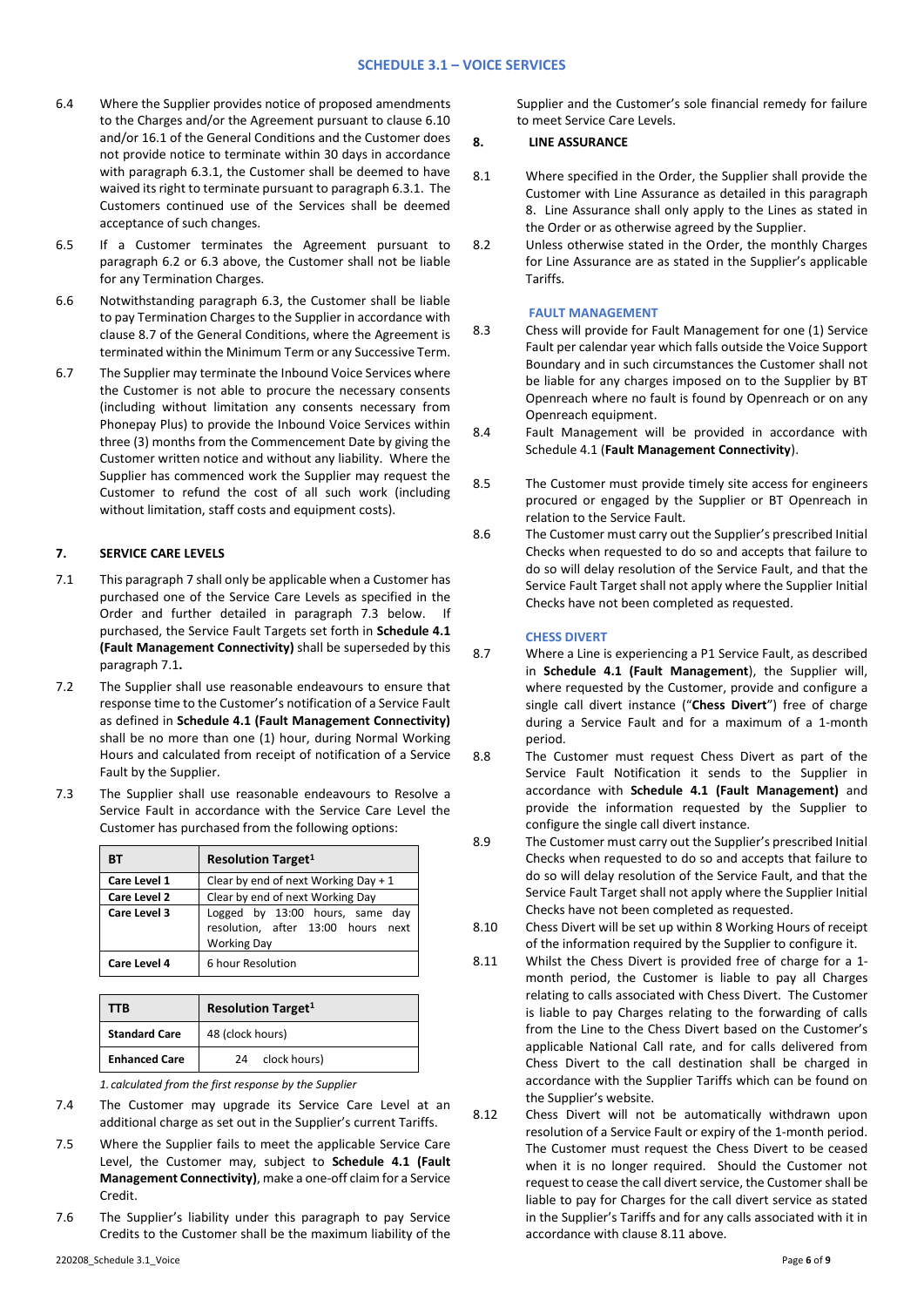#### **CHESS DIVERT PLUS**

- 8.13 Where a Line is experiencing a P1 Service Fault, as described in **Schedule 4.1 (Fault Management)**, the Supplier will, where requested by the Customer, provide and configure up to ten (10) call divert agents free of charge during a Service Fault and for a maximum 1-month.
- 8.14 The Customer must request the call divert agents as part of the Service Fault Notification it sends to the Supplier in accordance with **Schedule 4.1 (Fault Management)** and provide the information requested by the Supplier to configure the call divert agents.
- 8.15 The Customer must carry out the Supplier's prescribed Initial Checks when requested to do so and accepts that failure to do so will delay resolution of the Service Fault, and that the Service Fault Target shall not apply where the Supplier Initial Checks have not been completed as requested.
- 8.16 The Supplier can only provide the call divert agents where the call divert instance has been provided and configured in accordance with paragraphs 8.7 to 8.12 above. The call divert agents will be set up within 4 Working Hours of receipt of the information required by the Supplier to configure them, provided the call divert instance has been configured.
- 8.17 Whilst up to 10 call divert agents are provided free of charge during a Service Fault and for a maximum 1-month period, the Customer is liable for Charges relating to calls associated with the call divert agents. The Customer is liable to pay Charges relating to the forwarding of calls from the Line to the call divert agent based on the Customer's applicable National Call rate, and for calls delivered from the call divert agent to the call destination shall be charged in accordance with the Supplier Tariffs which can be found on the Supplier's website.
- 8.18 The call divert agents will not be automatically withdrawn upon resolution of the Service Fault or expiry of the 1-month period. The Customer must request the call divert agents to be ceased when they are no longer required. Should the Customer not request to cease the call divert agents, the Customer shall be liable to pay for Charges for the call divert agents as stated in the Supplier's Tariffs and for any calls associated with it in accordance with clause 8.17 above.

## **SERVICE UPGRADE**

- 8.19 The Supplier will, where requested by the Customer, provide a free of charge upgrade in relation to an existing Line or Broadband Service to a FTTP, SOGFast or SOGEA service ("**New Product**") in accordance with paragraphs 8.20 to 8.28 below, provided such New Products are available at the Customer's site address.
- 8.20 The service upgrade is subject to the Customer entering into an agreement with the Supplier for the New Product. The agreement for the provision of the New Product shall include a Minimum Term equal to the remaining Minimum Term of the existing agreement with the Customer relating to the provision of the Line and/or Broadband Service being replaced or 12 months, whichever is greater.
- 8.21 The Supplier agrees to provide the New Product for the same Charges applicable to the existing Line and/or Broadband Services being provided under the existing agreement with the Customer. The Charges will therefore be the cumulative Charges of the Line and/or Broadband Services being replaced.
- 8.22 The Supplier will provide the New Product with bandwidth which it reasonably determines to be comparable to the bandwidth of the existing Line and Broadband Service.
- 8.23 The Customer may request a New Product with higher bandwidth. The upgrade and router will remain free of

charge; however, the Customer will be liable to pay Charges associated with the higher bandwidth New Product.

- 8.24 The Supplier will provide the Customer with a new router with its standard configuration free of charge. Installation and any bespoke configuration of the router is the responsibility of the Customer. Should the Customer request that the Supplier undertakes installation or bespoke configuration work, the Supplier will undertake the work requested and the Customer shall be liable for the Supplier's Charges for such work as detailed in its Tariffs.
- 8.25 Should the Customer wish to retain an existing Line in addition to taking a New Product, the existing Line will be included in the new agreement and the Charges will be equal to the Charges payable under the existing agreement with the Customer for that Line. For the avoidance of doubt, the Charges for the retained Line shall be in addition to the Charges applicable to the New Product as stated at paragraph 8.21.
- 8.26 Should the Customer require Voice Services for an existing retained Line or require Cloud Voice Service for use in conjunction with the New Product, the Customer must enter into an agreement with the Supplier for the provision of Voice or Cloud Voice Services.
- 8.27 If the Customer terminates the new agreement for the New Product early for convenience or moves the Services during the Minimum Term of the new agreement, the Supplier has the right to charge the Customer the costs incurred in relation to the service upgrade as part of the Early Termination Charges payable by the Customer to the Supplier under the new agreement.
- 8.28 The Customer continues to have the option of entering into a new agreement for a New Product on different commercial terms than as stated in this paragraph 8, such as on longer Minimum Term, to obtain improved pricing.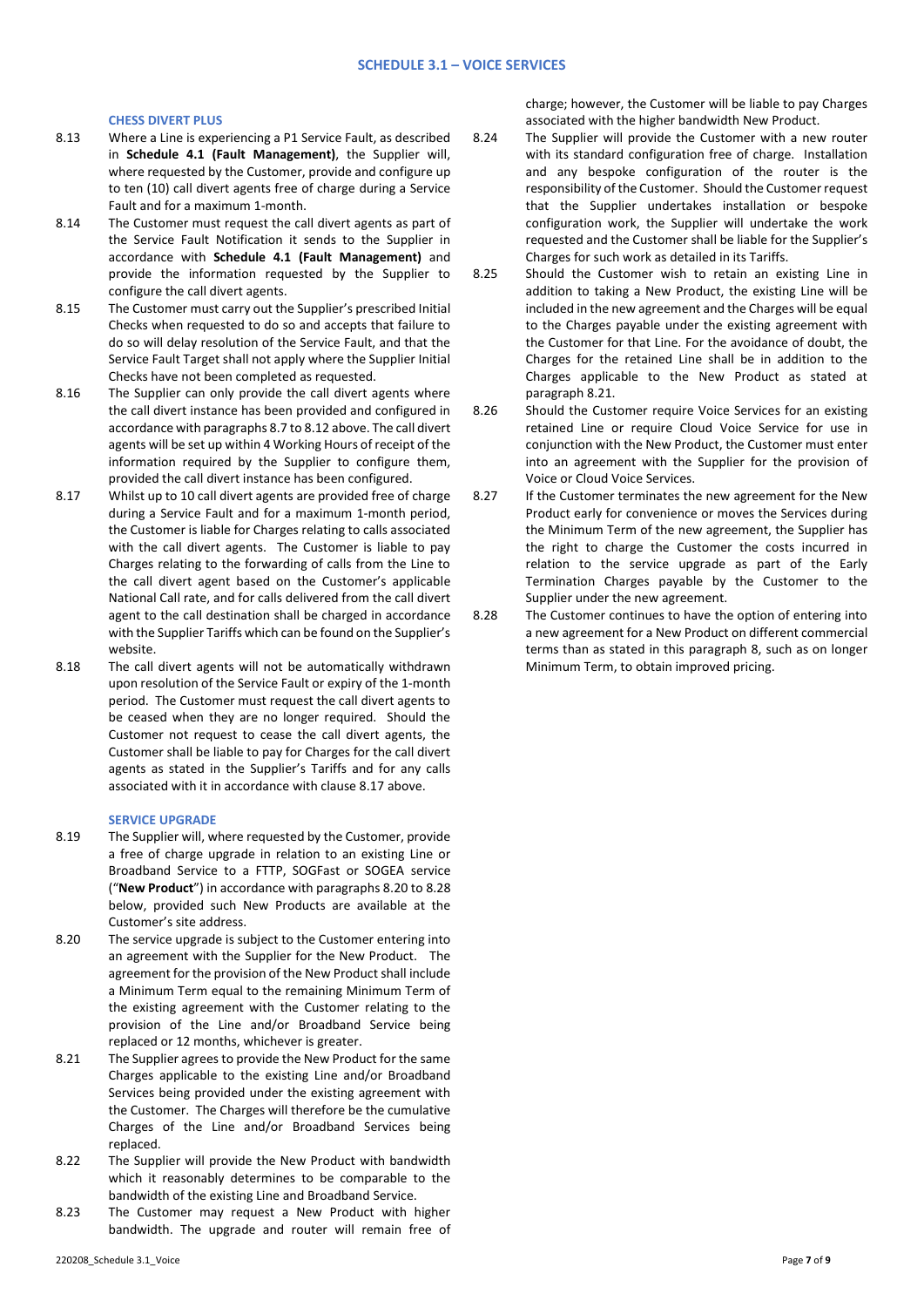### **ANNEX 1 - DEFINITIONS**

**Agreed Revenue Share** means the agreed share of revenue set out in the Tariffs and/or Order for which the Supplier shall pay the Customer as an Outpayment;

**Agreed Usage Charge** means the minimum monthly Charge (if any) applicable to the Inbound Voice Services as set out in the Order;

**Agreed Usage Level** means the number of call minutes as set out in the Order which the Supplier can vary the Agreed Revenue Share and/or request the return of a particular Service Number;

**Ancillary Services** means Call Recording, Fraud Monitor, line assurance, disaster recovery and other services as set out in the Order;

**Artificially Inflated Traffic** means the flow of Calls to any particular revenue share service which is, as a result or consequence of any activity by or on behalf of the Customer, disproportionate to the flow of Calls which would be expected from good faith commercial practice and usage of the Services;

**Call** means a signal, message or communication that is silent, spoken or visual;

**Call Bundle** has the meaning given to it in paragraph 2.3.2;

**Call Features** has the meaning given to it in paragraph;

**Call Recording** means the recording of inbound/outbound Calls;

**Call Service** has the meaning given to it in paragraph 2.2;

**CLI** means the calling line identity, the identifying number of the Line;

**Committed Spend** has the meaning given in the applicable Order;

**Contract Year** means the 12 month period from the Commencement Date of the Agreement or a 12 month period from an anniversary of the Commencement Date of the Agreement;

**Carrier Pre-Selection** or **CPS** means a service which enables certain outgoing calls to be routed via Networks which are not operated by the Third Party Supplier;

**DQ Codes** means a code which is used for directory enquiry numbers;

**Emergency Services** means in respect of any locality:

- (a) the relevant public police, fire, ambulance and coastguard services for that locality; and
- (b) any other organisation, as directed from time to time by Ofcom as providing a vital service relating to the safety of life in emergencies.

**First Outpayment Date** means the date if the first Outpayment as set out in the Order, in respect of Outpayments arising from DQ Codes and PRS Numbers only;

**Fraud Incident** means an instance of Fraudulent Activity perpetrated by a third party in respect of a Line and Call Service which benefits from Fraud Monitor;

**Fraud Monitor** means the call analytics service known as Fraud Monitor (as modified or substituted from time to time);

**General Conditions** means the Supplier's standard terms and conditions for the provision of the Services as set forth on the Supplier's website at [www.chessict.co.uk](http://www.chessict.co.uk/) and which forms part of this Agreement;

**Hold Music** means the music which is played to any caller placed on hold;

**Inbound Voice Services** means the provision of number translation telecommunications services and/or Premium Rate Services via the Service Numbers and Network IVR;

**Initiated Use** means to activate a Service Number;

**Internet Protocol** or **IP** means a communication protocol for devices connected to the internet that specifies the format for the addresses and units of transmitted data;

**IP Address** means a unique number on the internet or a network card or controller that identifies a device and is visible by all other devices on the internet;

**Installation Charges** means those Charges in relation to installation of the Voice Services or any Customer Equipment, Hardware or Ancillary Equipment as applicable;

**Integrated Services Digital Network** or **ISDN** means a set of communication standards for simultaneous digital transmission of voice, video, data and other network services over the traditional circuits of the Line;

**ISDN2** means an option of ISDN that provides a minimum of two channels and up to 60 channels;

**ISDN30** means an option of ISDN that provides a minimum of eight channels with no maximum number of channels;

**Line** has the meaning given in Paragraph 2.1;

**Local Presence Numbers** means geographic numbers 01, 02 built on MyPortal or any Third-Party Supplier portal or contact platform;

**Network** means a Third Party Supplier telecommunications and data network providing connectivity to the Voice Services;

**Network IVR** means the Network Interactive Voice response service;

**Network Queuing** means the queuing of Calls in the Network;

**Network Terminating Unit** means the socket where the Customer's wiring, equipment or existing qualifying voice and data service is connected to the Network;

**Normal Working Hours** has the meaning given to it in the General Conditions;

**Nuisance Calls** means any unwanted Call which causes annoyance to the receiver of the Call, is a hoax Call, is of an offensive, spiteful, abusive, indecent, defamatory, obscene or menacing nature;

**Number Porting** has the meaning given in paragraph 4.11;

**Ofcom** means the Office of Communications or its successors from time to time;

**Outpayments** means the monthly payment made by the Supplier to the Customer in accordance with the Agreed Revenue Share as set out in the Tariffs and/or Order;

**Outpayment Date** means in respect of the first Outpayment, the First Outpayment Date and thereafter the thirteenth (13<sup>th</sup>) day following the end of the Outpayment Period, subject to such day being a Working Day, otherwise the next Working Day after the thirteenth (13th) day following the end of the Outpayment Period;

**Outpayment Period** means a period of a month;

**Pence per Call Numbers** means the numbers listed in the Order (or as agreed between the Parties) where the Customer pays for the Call if the Call lasts longer than sixty (60) seconds;

**Phonepay Plus** means the premium rate services regulator (or any body which replaces the same from time to time);

**Port Date** means the date that the Supplier provides to the Customer on which the existing number will be ported, and the Voice Service made available on that number;

**Premium Rate Services or PRS** means all those number ranges regulated by Phonepay Plus as amended from time to time (including but not limited to 09XX, 0871, 0872 and 0873);

**Recurring Charges** means the Charges for the Voice Services or applicable part of the Voice Services, including but not limited to the Line Rental, Call Bundle, Call Package, Tariff Packages or Committed Spend, that are invoiced repeatedly in every billing period as set out in the Order;

**Resolved** or **Resolve** means a Service Fault which is required to be, or has been resolved and normal operation of the Voice Services is required to be, or has been resumed;

**Service Care Levels** means the repair options as set forth in paragraph 7 above;

**Service Fault and Service Fault Targets** have the meaning given to them in **Schedule 4.1 (Fault Management Connectivity)**;